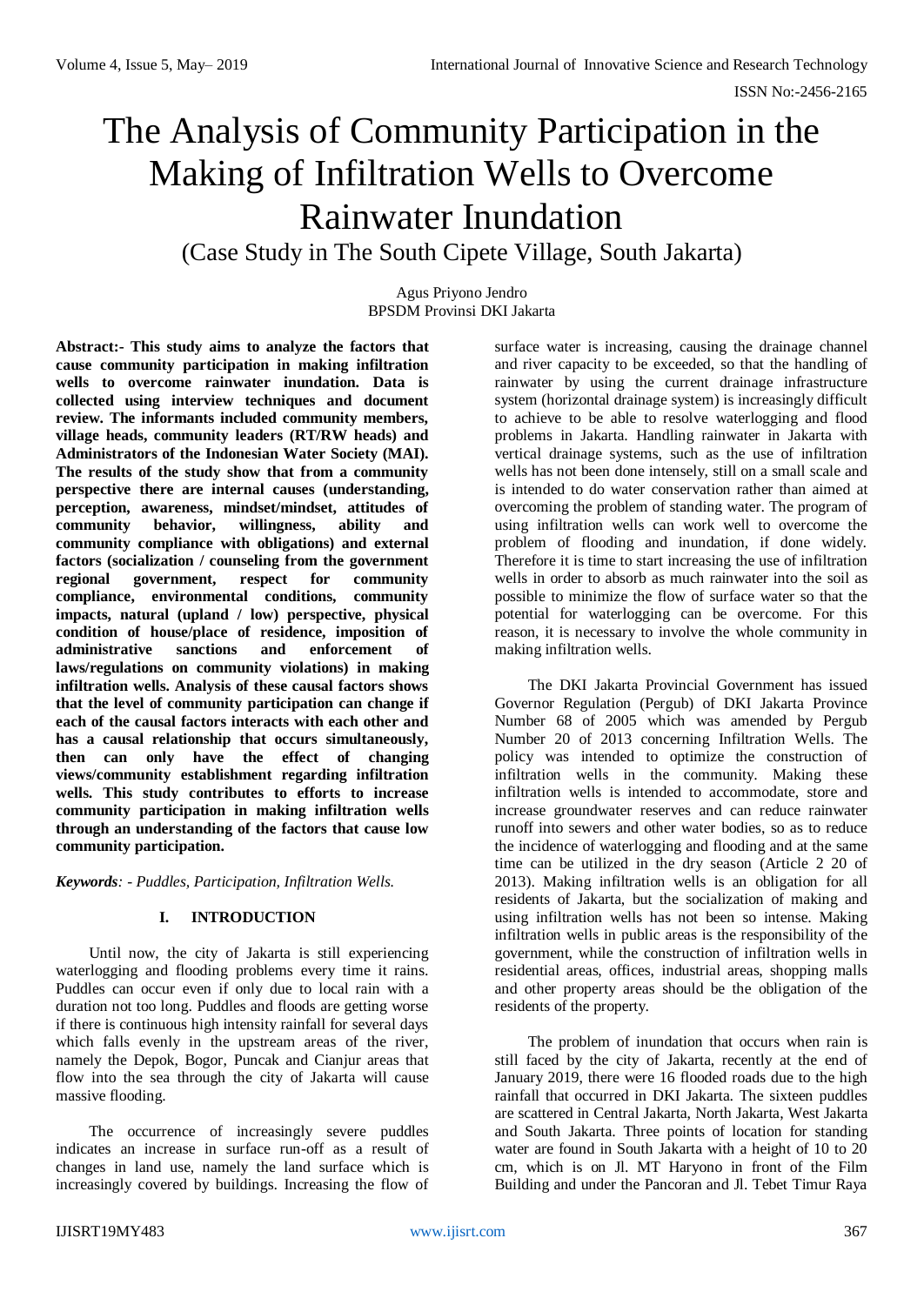#### ISSN No:-2456-2165

at the point of knowing Cawang Station (Wildan, 2019). Especially in the Cipete Village area, waterlogging due to rain has long occurred in several places (Win Net News, 2016; Tobing, 2016; Khoemaeni, 2016; Ryan, 2017; Murtopo, 2018; Nuary, 2018; Setyaningsih, 2018). Several studies on infiltration wells have been carried out, for example Saleh (2011) focused on infiltration wells to reduce surface runoff and increase groundwater. Sianturi and Kadri (2014) conducted research related to community perceptions of infiltration wells, in Mampang Prapatan Subdistrict, South Jakarta. Kasali (2011: 25) emphasizes his studies on factors that influence people's perceptions in making infiltration wells, including cultural background, past experience, values adopted and through news that develops can influence the formation of perceptions in society.

Meanwhile, Daniel, Neolaka and Nasution (2012) conducted a research on public awareness in making rainwater infiltration wells. Sari, Tandjung and Mantra (1999) examined the factors that influence the level of community participation in making rainwater infiltration wells, especially the level of knowledge about making rainwater infiltration wells, the lower the level of knowledge, the lower the level of participation. Although several studies on infiltration wells have been carried out, no one has analyzed and differentiated internal causal factors and external causative factors from a community perspective.

This study aims to analyze more fully the causes of the low level of community participation in making infiltration wells to overcome rainwater inundation in South Cipete Village.

## **II. METHOD**

Qualitative research with this case study method, establishes Cipete Selatan Village, South Jakarta as a research location with the consideration that the South Cipete area is an area that still has good potential for rainwater infiltration using infiltration wells. Geographically it consists of moderate hilly and lowland areas around/near the Krukut River flood plain. The average population is middle to upper income and some residents of the middle to lower income population. From the results of the observation it was obtained information that there were already community members who pioneered the use of infiltration wells to deal with rainwater inundation, but most of the community members were still low in participation in making infiltration wells. Data is collected using interview techniques and document review. The informants included community members, village<br>heads, community leaders (RT/RW heads) and heads, community leaders (RT/RW heads) and administrators of the Indonesian Water Society Organization (MAI).

The concept of community participation in the context of research here is the involvement or participation of the community directly and actively with their own strong ability and willingness and willing to be responsible for

making and utilizing infiltration wells. Factors that cause high and low community participation are grouped into internal factors and external factors. Internal factors are factors that arise from the citizens themselves, while external factors are external factors that cause high and low participation of citizens. The analysis was carried out on the interaction between factors that caused the high and low participation of the community.

## **III. RESULTS AND DISCUSSION**

## *A. Internal Causes*

To get information about internal factors of community participation, interviews were conducted starting from one of the residents who already had the willingness and ability to make infiltration wells because they realized after knowing / understanding the benefits of infiltration wells that could absorb rainwater, so as not to cause puddles in their area . Besides that infiltration wells can also fill ground water in its place so that it can be used as a reserve of clean water during the dry season. From 1996, Fatchy Muhamad, the name of the residents began to pay attention to the problem of rainwater inundation. Starting from the residents' experience, every time there was always a puddle of water in the backyard of his house that could not flow out. After several years of observing to find a solution, then trying to make infiltration wells to deal with it, it turned out that the results were surprising that every time there was rain there was no more puddle in the backyard, despite heavy rain. As explained in the interview about the beginning of being interested in infiltration wells:

"Rainwater in the backyard is always flooded every time there is rain, because there are no channels outside. The solution was made of rainwater infiltration and it was successful, the water was not flooded even though the rain fell. Out of curiosity I began to have a curiosity to measure the amount of rainwater that fell with a measuring cup, then it became a hobby to pay attention to rainwater. "

For this success, then in 2002 Fatchy began to seriously explore infiltration wells. The explanation of the Fatchy is in line with Wiguna's report (2018), which wrote that one MAI member who made infiltration wells a few years ago in his yard had extraordinary benefits, including: his family did not need to subscribe to water from a drinking water company (PAM) to drinking water, daily necessities, including filling a swimming pool measuring 6m x 4m x 1.5m. Likewise, infiltration wells made in each house and several points in the townhouse area have created an area without any rainwater at all (zero run-off). Thus, infiltration wells provide benefits not only to reduce stagnant water but also to meet clean water needs.

As the opinion of Indriatmoko and Wahjono (in Daniel, Neolaka, and Nasution, 2012: 72), that the benefits of infiltration wells include increasing the amount of water that enters the soil and preventing excess runoff and flood water. Puddles due to local rain can actually be more easily overcome by absorbing as much rainwater into the ground as much as possible, can use infiltration wells, biopori or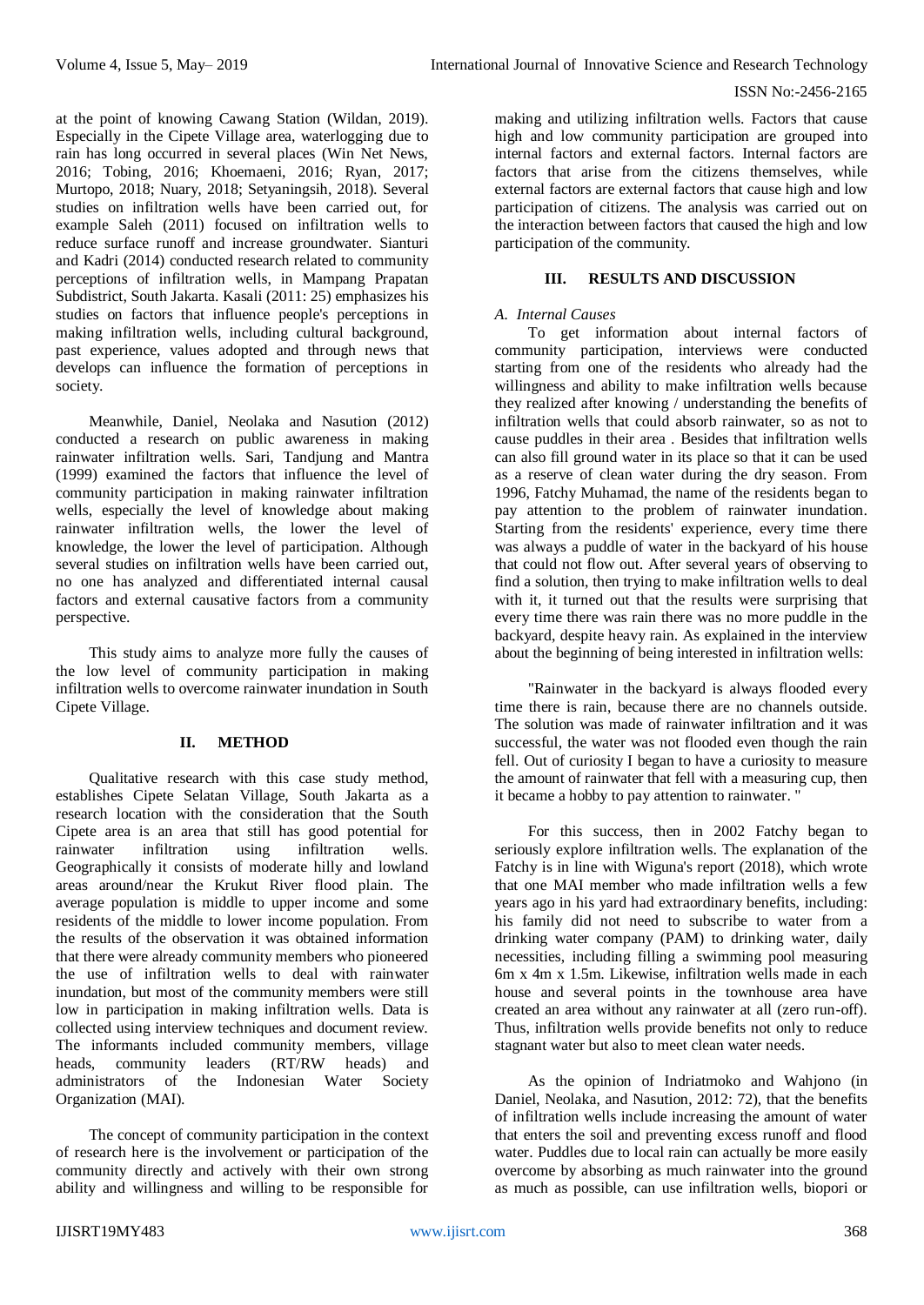#### ISSN No:-2456-2165

increase green open space. But until now there are still a few infiltration wells that have been made by residents of the Cipete Selatan sub-district.

While interviewing several other community members, overall it was found that there were still many people who did not make infiltration wells with several reasons that could be summarized as follows: 1) Many community members did not yet know the benefits of infiltration wells, because of their level of understanding low, causing low participation rates too; 2) Some residents have the perception that making infiltration wells is the responsibility of the government, so that they consider that there is no need to participate in making infiltration wells; 3) There are also community members who claim that the cost of making infiltration wells is expensive, which indicates that the ability of low-income residents causes their participation rates to be low; 4) They have a mindset that the only way to overcome rainwater is by flowing it into the drainage canal, it is unthinkable to absorb it into the ground, this mindset causes low levels of community participation; 5) It was also found that some residents who did not care about the condition of their environment whether there was or not had a pool or flood did not affect it, because they were already familiar with the condition. This shows that the attitude of citizens who do not care about their environmental conditions causes low participation rates; 6) Many capable citizens, including companies incorporated as building and building owners, and almost all community members who use groundwater/well water in Cipete Selatan Village do not make infiltration wells as required by Article 3 of Pergub No. 20 of 2013, but they did not heed the regulation.

This condition indicates that the level of community compliance with regulations is very low, causing the level of participation in making infiltration wells is also low. Meanwhile from the search for documents owned by the Indonesian Society of Water Society (MAI), it was found that there were still many residents of the Cipete Selatan community who did not make infiltration wells to accommodate rainwater that fell in their yards, this condition could be seen from the way they directed rain gutters directly into the drainage channel. The results of the above research are in accordance with what was stated by several previous researchers, namely Ali (in Muhammad, 2015), saying that the local government actually made a good rule in Jakarta, namely when building houses must comply with basic building coefficients and also make infiltration wells, but public awareness in utilizing infiltration wells is still questionable. Likewise, Yoga (in Sofyanti, 2018) stated that the awareness of building water infiltration wells only came from the community and a few individuals. Only a few people have the awareness to make rainwater infiltration wells. The results of the Sianturi and Kadri research (2014) also show that if the level of community understanding is good, it will form a good perception of infiltration wells.

In the research here, it was also found that many residents were able but did not make catchment wells. This shows that someone's income or wealth does not guarantee the citizens with their own willingness to participate in making infiltration wells. This is in line with previous research conducted by Moeljono (1995, in Sari, Tandjung, & Mantra, 1999). It was stated that the community education factor and income or income of the people did not influence the active participation of the community in making rainwater infiltration wells, while the factors that had the big influence is the cost of making rainwater infiltration wells, meaning that the cheaper the cost of making infiltration wells, the higher the community participation in making infiltration wells.

The findings of the research here as outlined above can be summarized by several internal factors why community participation is very low, which includes: understanding, perception, awareness, mindset, attitudes toward the community, willingness, ability and community compliance with community obligations related to participation in making infiltration wells. It is these internal factors that simultaneously cause the level of community participation in making infiltration wells very low.

## *B. External Cause Factors*

Furthermore, to obtain data and information about external factors, it is also done by interviewing and reviewing documents. The reason the residents did not make various infiltration wells was that there were community members who stated that they did not make infiltration wells because the area was not flooded, because from a natural perspective it was indeed a contoured / hilly area. Then when viewed from the physical condition of the house/place of residence, some residents said that they did not make infiltration wells, because they did not have an open yard. Meanwhile there was also an impact from the local community, namely the heads of RT / RW who still had the mindset that the only way to overcome the pool of water trapped in an area must be to use a conventional drainage channel. Local communities that still have a mindset like this can cause the level of citizen participation in making infiltration wells very low.

The environmental conditions in Cipete Selatan Village are shopping areas and most of the settlements are residents of the upper middle class. From several people interviewed, they explained that because of their different activities, they could not interact with each other, so they did not know each other's neighbors. Environmental conditions such as these, as is usually the case with other environmental conditions in other big cities, cause a very low level of concern among citizens, so that this condition causes the level of community participation in the construction of infiltration wells to be low.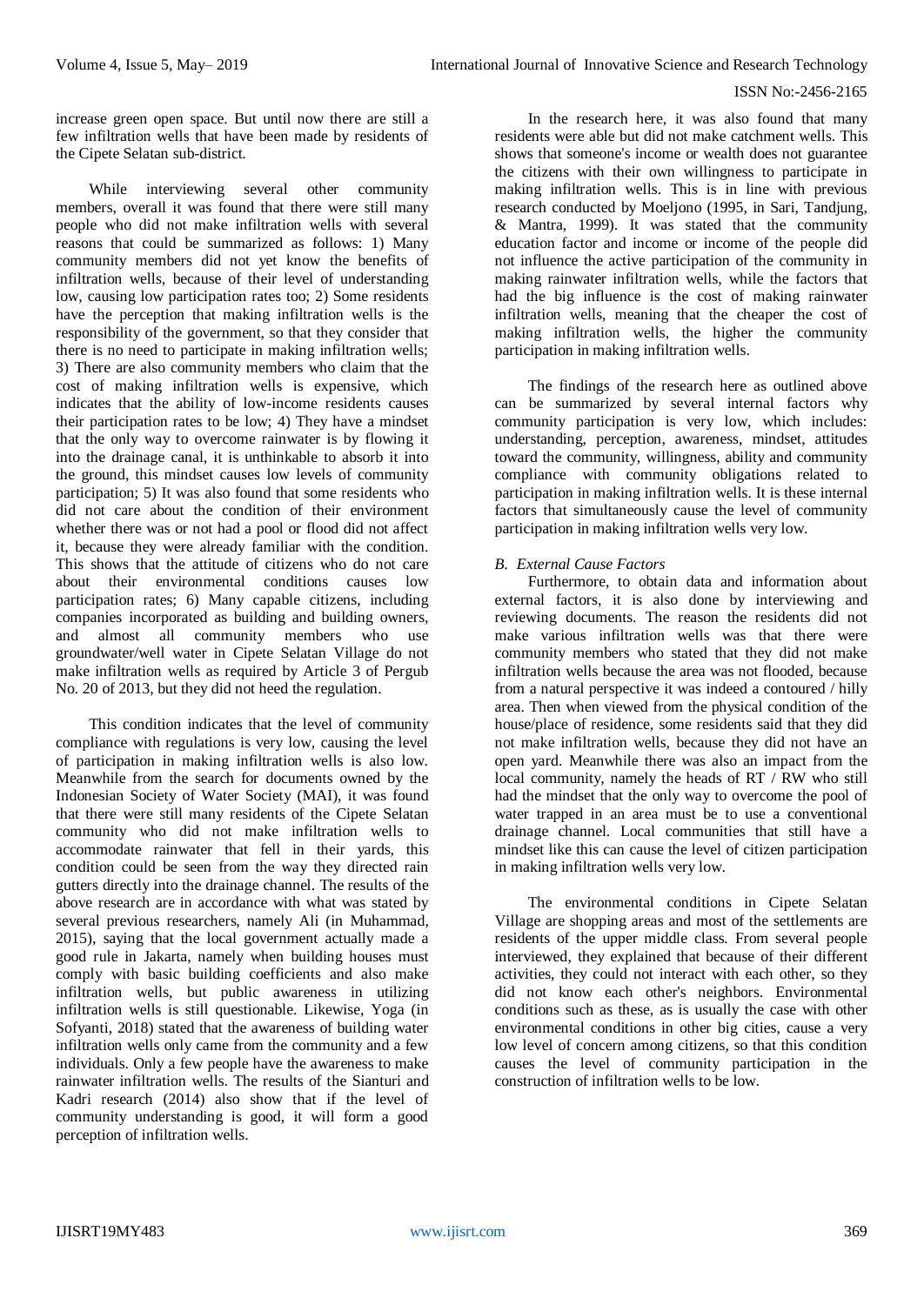The level of lack of understanding, different perceptions, low awareness and willingness of the community, based on the results of interviews with several communities showed that there was a lack of socialization or counseling from the government about the understanding and benefits of infiltration wells. Based on the search for documents in the kelurahan, it was found that in the 2019 budget year there was indeed no budget for the dissemination of infiltration wells. Another impact of the incessant dissemination of infiltration wells is that there are still many people in the community who cannot distinguish between biopores and infiltration wells. The condition of the incessant socialization from the government caused the level of community participation in South Cepete to be low. Meanwhile, for people who are obedient and even have strong will and interest in infiltration wells, there has never been a reward from the government, even if it is given an award even though it is only accepted by the Governor to listen to his experience and achievements in helping the government socialize the use infiltration wells, it turns out, according to residents' testimony, it can motivate them to be more active in developing and pursuing the benefits of infiltration wells. Moreover, if the award is in the form of tax relief or other relief, it will increase community participation in making infiltration wells.

The driving factor for community participation from the other external side came from the local kelurahan apparatus which already had a good mindset about handling waterlogging problems in their area, namely by using infiltration wells rather than by conventionally channeling rainwater into the drainage canal. In one case of inundation that occurred inside a housing complex behind the village office, because there was no drainage channel to the outside of the complex, the kelurahan did not allow residents to request the complex to deal with rainwater by flowing it into the canal in front of the village office, but suggesting many times to the community members to absorb rainwater into the ground using infiltration wells, as quoted from the interview with Cipete Selatan Village Head:

"The participation of residents is still low and must be reminded together to make infiltration wells. Initially, if the flood was wrong, the kelurahan. It was explained many times, even more, after tens of times just realized. I always chat about every opportunity to go to the community service area, the Mosquito Nest Eradication (PSN) event, RT, RW, LMK, FKDM and others.' "

Residents of the community in the complex finally want to carry out the construction of infiltration wells for each house in one infiltration well as many as 25 houses. After the infiltration well was made by the community members, it turned out to work well, so that the pool of rainwater did not happen again without having to make a line into the canal in front of the Village Office. In this case the external causal factor in the form of a good role from the local government at the kelurahan level will cause the level of community participation to be good too. The kelurahan itself has given an example by actively participating in the production of 4 infiltration wells and

making 60 points of biopori, so that every rain falls there is no longer a pool of water in the Cipete Selatan Village office yard.

The low level of compliance of the community towards the provisions of the regulations was found in the field because of the lack of law enforcement, both in the form of prosecution with imposition of sanctions in accordance with the provisions and administrative sanctions by officers from the authorized institutions. This indicates that the external causes of lack of law/regulation enforcement caused the level of community compliance with regulations related to infiltration wells making it still low, so that the level of community participation in making infiltration wells was also low. This is in line with Yoga (in Sofyanti, 2018) which states that there are actually rules every time a citizen submits a Building Construction Permit (IMB) is obliged to make an infiltration well, but because there is no firm action so that the regulation is gradually forgotten. The kelurahan stated that the implementation of the provisions for making infiltration wells in the process of awarding IMB had already been carried out, but enforcement of regulations in the field was still not firm, only in the form of appeals, not yet in the form of strict sanctions both administrative sanctions and legal sanctions.

Local governments should facilitate the making of communal infiltration wells for residential building owners who do not have land for making infiltration wells (Article 4 of DKI Jakarta Provincial Governor Regulation No. 20 of 2013 concerning Infiltration Wells). But in fact in the Cipete Selatan Village there has never been a program for making communal infiltration wells carried out by the DKI Jakarta Provincial Government. This was justified by Cipete Selatan Village Chief: "During the three and a half years I served in Cipete Selatan there has never been an Infiltration Wells Production Program from the Department of Industry and Energy." Article 4 will cause low community participation. Actually the construction of communal infiltration wells by the government can also be used as a way to give an example to the community to encourage them to participate in the construction of infiltration wells.

From the results of the research and discussion as described above can be summarized external causes include: socialization/counseling from the government, the role of local government, respect for community compliance, environmental conditions, the impact of the community, natural (high/low) perspective, physical condition home/place of residence, imposition of administrative sanctions and enforcement of laws/regulations against community violations.

Further analysis of the factors that cause community participation both internally and externally shows that to be able to change the level of community participation in making infiltration wells, the interaction of each component of the causal factors is needed both in one group and between groups of internal and external factors. If there are citizens who have the ability but there is no will and vice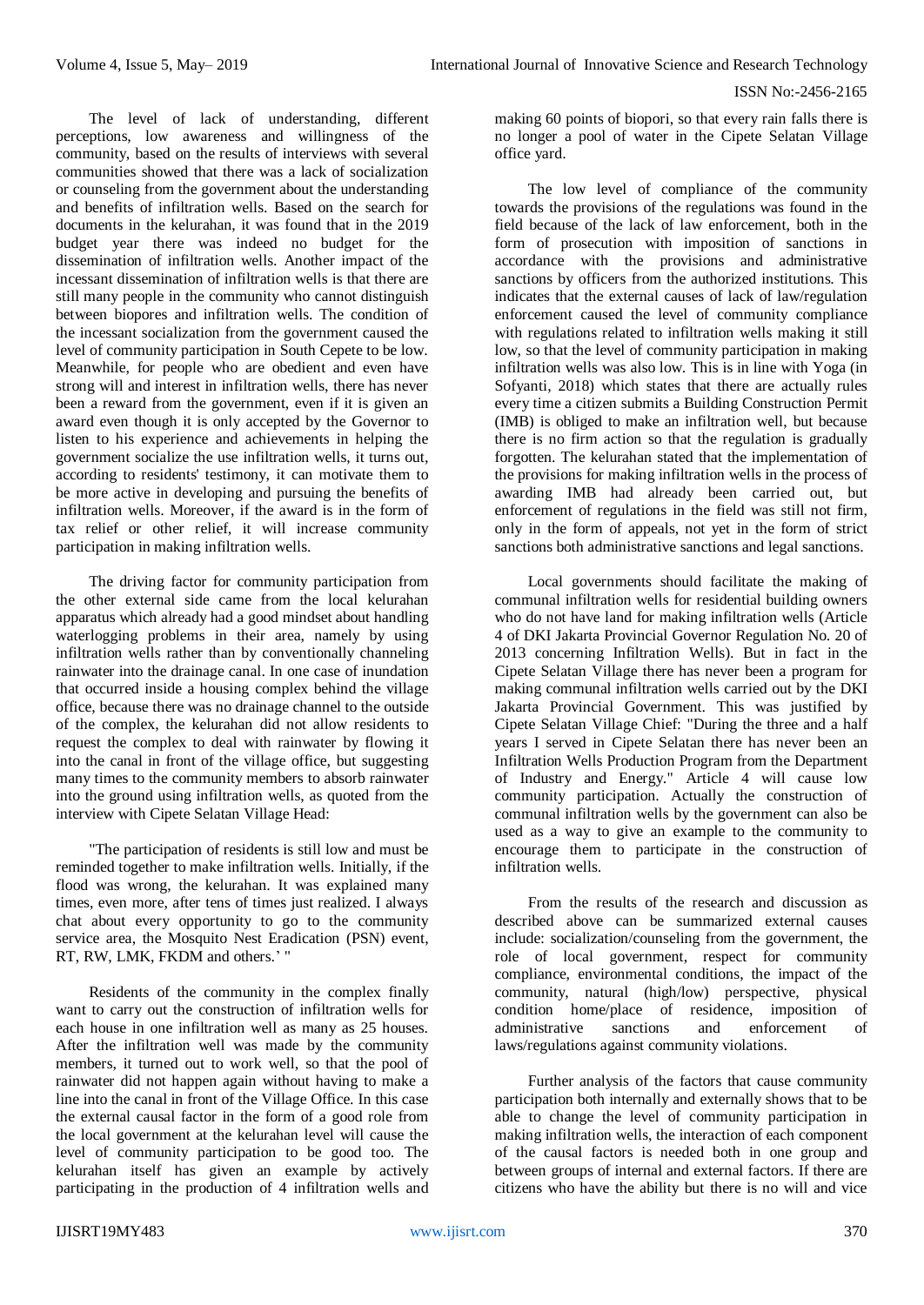versa if there is a will but there is no ability, there will be no change in the level of participation. Residents who have good perceptions and understanding of infiltration wells may not be able to participate if they do not have financial capacity. A good role from the kelurahan apparatus, but if it is not supported by all parties, including the support of the community members themselves, then community participation is still difficult to improve. Therefore, each of these causative factors must interact with each other and have a causal relationship which if it occurs simultaneously/together; it can only have an impact on changing people's views/establishment about infiltration wells.

# **IV. CONCLUSION**

Based on the results of the research and discussion above, it can be concluded that the level of community participation in the South Cipete Urban Village in making infiltration wells is still low. This is caused by internal factors and external factors. Internal factors, including: understanding, perception, awareness, mindset, attitudes of community behavior, willingness, ability and community compliance with obligations. External factors include: socialization/counseling from the government, the role of local government, rewards for community compliance, environmental conditions, community impacts, natural (upland/low) perspectives, physical condition of houses / residences, administrative sanctions and enforcement of laws/regulations against community violations. Analysis of these causal factors shows that the level of community participation can change if each of the causal factors interacts with each other and has a causal relationship that occurs simultaneously, then can only have the effect of changing views/community establishment regarding infiltration wells. This study contributes to efforts to increase community participation in making infiltration wells through an understanding of the factors that cause low community participation.

To increase community participation in making infiltration wells, an approach to the community is recommended, both in terms of internal and external causal factors of the community. The most important internal factor to be addressed immediately is to give the community a good understanding and good perception so that it automatically has the awareness and willingness to make infiltration wells. For this reason, it is necessary to increase the role of the DKI Jakarta Provincial Government and the ranks below to be more vigorous in providing information to the public about the knowledge and benefits of infiltration wells. Along with these efforts the government can also motivate the community by giving rewards for citizens who are willing to make infiltration wells and sanction for capable citizens but do not want to carry out the obligation to make infiltration wells. In addition, the government is also advised not to give permission for new applicants to make boreholes for extracting ground water if they do not make infiltration wells. Local village officials who already have a good mindset about handling rainwater by absorbing rainwater into the ground using infiltration wells and biopores, to be supported by all parties involved to provide socialization to the community so that the community mindset changes, so that infiltration ponds are built to overcome rainwater becomes a mindset that can be entrenched.

#### **REFERENCES**

- [1]. Daniel, James, Amos Neolaka, and Nira Nasution. 2012. *Public Awareness in Making Rainwater Infiltration Wells* (Study in RW.02 Kebon Jeruk Urban Village, West Jakarta). Tower Journal of the Department of Civil Engineering FT. JUN. Volume VII No.1 - January 2012
- [2]. Kasali, Rhenald. 2003. *Public Relations Management*. Jakarta: Graffiti. Khoemaeni, Syamsul Anwar. 2016. Flood Conditions in a Number of Points in South Jakarta. https://news.okezone.com/read/2016/08/28/338/14748 17/kondisi-banjir-sejumlah-titik-di-jakarta-selatan/ Accessed February 14, 2019.
- [3]. Muhammad, Djibril. 2015. *The Importance of Infiltration Wells for Jakarta Residents*. https://nasional.republika.co.id/ Accessed February 20, 2015.
- [4]. Murtopo. 2018. *Heavy Rain Spots South Jakarta, This Is a Flooded Area*. http://wartakota.tribunnews.com/2018/11/28/hujanderas-guyur-jakarta-selatan-ini-wwil-yang-tergenang/ Accessed February 14, 2019.
- [5]. Nuary, Guruh. Wednesday, November 28 2018. After Heavy Rain, Lalin JL Fatmawati Hospital Flooded. https://m.detik.com/news/berita/d-4321122/usaihujan-deras-lalin-jl-rs-fatmawati-tergenang# / Accessed February 14, 2019.
- [6]. Ryan. 2017. Cipete Village Head Reported the existence of 17 Waterlogging Points to Sandiaga Uno. https://breakingnews.co.id/read/lurah-cipete-laporanadanya-17-titik-genangan-air-kepada-sandiaga-uno / Accessed February 14, 2019.
- [7]. Saleh, Chairul. 2011. Study of Surface Runoff Management Using Infiltration Wells (Case Study in Perumnas Region Made in Lamongan Regency). Civil Engineering Media, Volume 9, Number 2, August 2011: 116 – 124
- [8]. Sari, Sri Adelia, Shalihudin Djalal Tandjung, and Ida Bagus Mantra. 1999, January. Knowledge, Attitudes, and Community Participation in Making Rainwater Infiltration Wells (Case Study in Minomartani and Pakembinangun Villages, Sleman Regency. Teknosains Journal, vol. 12 (1), pp. 63-76.
- [9]. Setyaningsih, Wuri. (2018). 20 Joint Officers Deployed to Overcome Inundation on Jl Raya Fatmawati. http://m.beritajakarta.id/read/64432/20 petugas-gabungan-dikerahkan-atasi-genangan-di-jlraya-fatmawati/ Accessed February 14, 2019.
- [10]. Sianturi, Ephraem Widjojo and Trihono Kadri. 2014. Community Perception in Application of Infiltration Wells (Case Study in Mampang Prapatan Sub-District, DKI Jakarta Province) Trisakti University Civil Journal Jakarta. Vol. 14, No. 1, March 2014: p. 14-21.